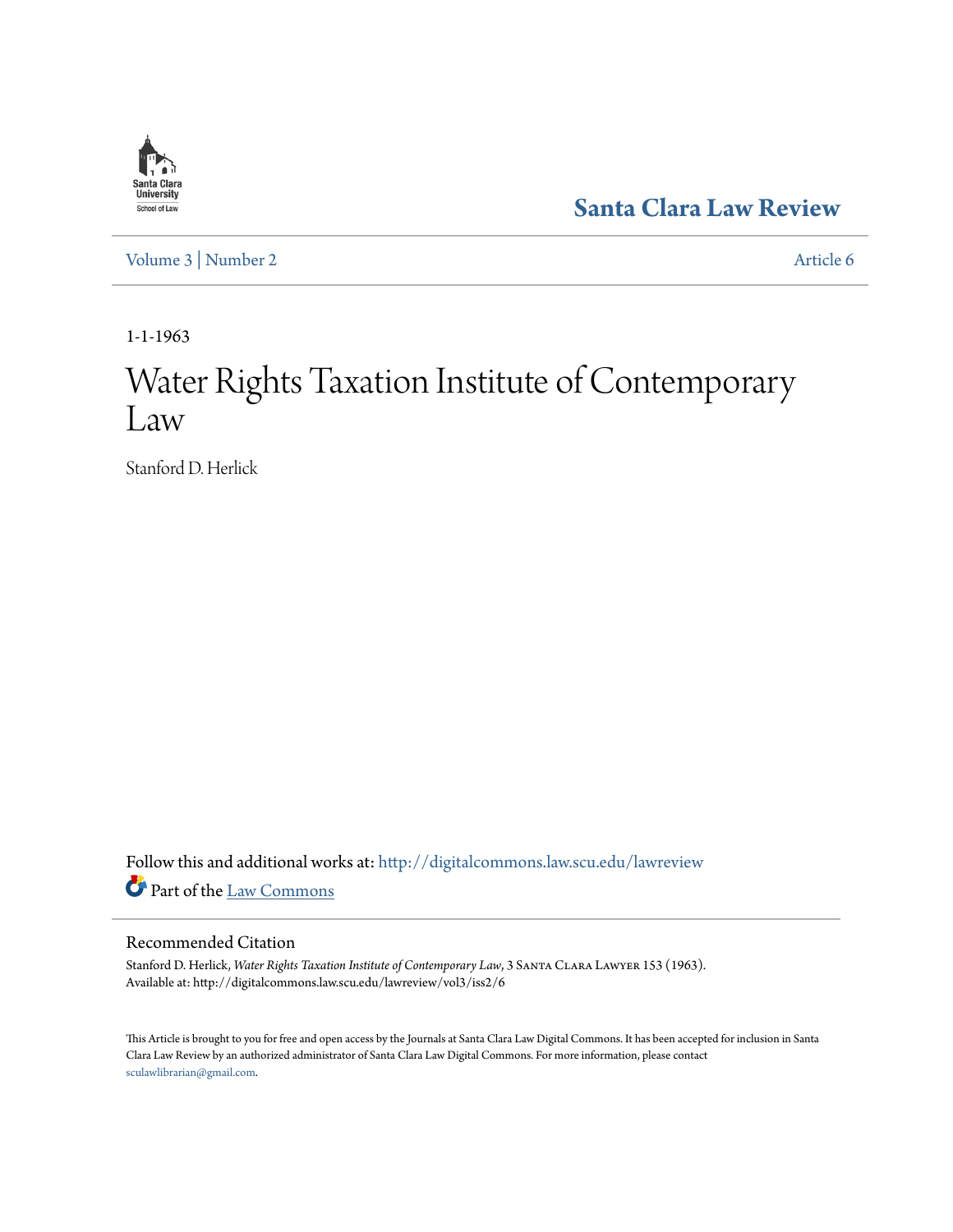## Water Rights Taxation

The water situation in many California counties, such as periodic scarcity and court-imposed restrictions, emphasizes the significance of taxing water rights. The pros and cons of such taxation may be arguable, but it appears that any relief from the operation of the tax laws in this field can be afforded only by amending the California constitution. However, the following discussion will attempt to set out the present law in this area and how it is applied.

Questions which frequently confront governing agencies in water rights taxation cases include: the type of water right subject to taxation; taxability of rights owned or controlled by mutual water companies; claims of double taxation because of taxation of parcels on which water is used; the extent of the authority of the local board of equalization; determining market value of a water right by capitalizing the cost of water from an alternate source of supply; and the validity of the so-called "basin to basin" theory of assessment.

#### TAXABILITY

The California constitution provides that all property within the state is subject to ad valorem taxation for support of local government.<sup>1</sup> This constitutional provision further requires that all property be assessed "in proportion to its value."2 Thus all kinds of property, wherever situated in the state, are subject to taxation.8 Based upon this constitutional provision, the legislature has defined "value" to mean "the amount at which property would be taken in payment of a just debt from a solvent debtor."<sup>4</sup>

In *Spring Valley Water Co. v. Alameda,5* the court was confronted with the question of the taxability of riparian water rights where such water was diverted from the riparian land for use on other land. The court's decision was that the tax or assessment on the right to divert riparian water was unlawful because the description on the assessment roll was too vague to permit distinction from riparian rights owned by reason of ownership of land abutting the stream.6 The court also doubted the taxability of a riparian right even when separated from the land.<sup>7</sup>

It appears that the water company involved in the case delivered water to the city of San Francisco and that Alameda County continued to levy taxes upon its water rights on behalf of the county and also on behalf of special districts lying within the watershed. The point of diversion of the stream in question lay in the county but outside any of the districts.

In 1927 the company again took the matter to court.<sup>8</sup> It is worth noting that

**<sup>&#</sup>x27;CAL. CONST.** art. XIII, **§** 1.

*Ibid.*

See **CAL.** REV. & TAX. **CODE §** 103. There are certain exemptions provided in the constitution which are not material to this study.

**<sup>&#</sup>x27;CAL.** REV. & TAx. **CODE § 110. 5** 24 Cal.App. 278, 141 Pac. 38 (1914).

*<sup>6</sup> Id.* at 282, 141 Pac. at 39.

*Id.* at 281, 141 Pac. at 39.

<sup>&#</sup>x27;Spring Valley Water Co. v. Alameda, 88 Cal.App. 157, 263 Pac. 318 (1927).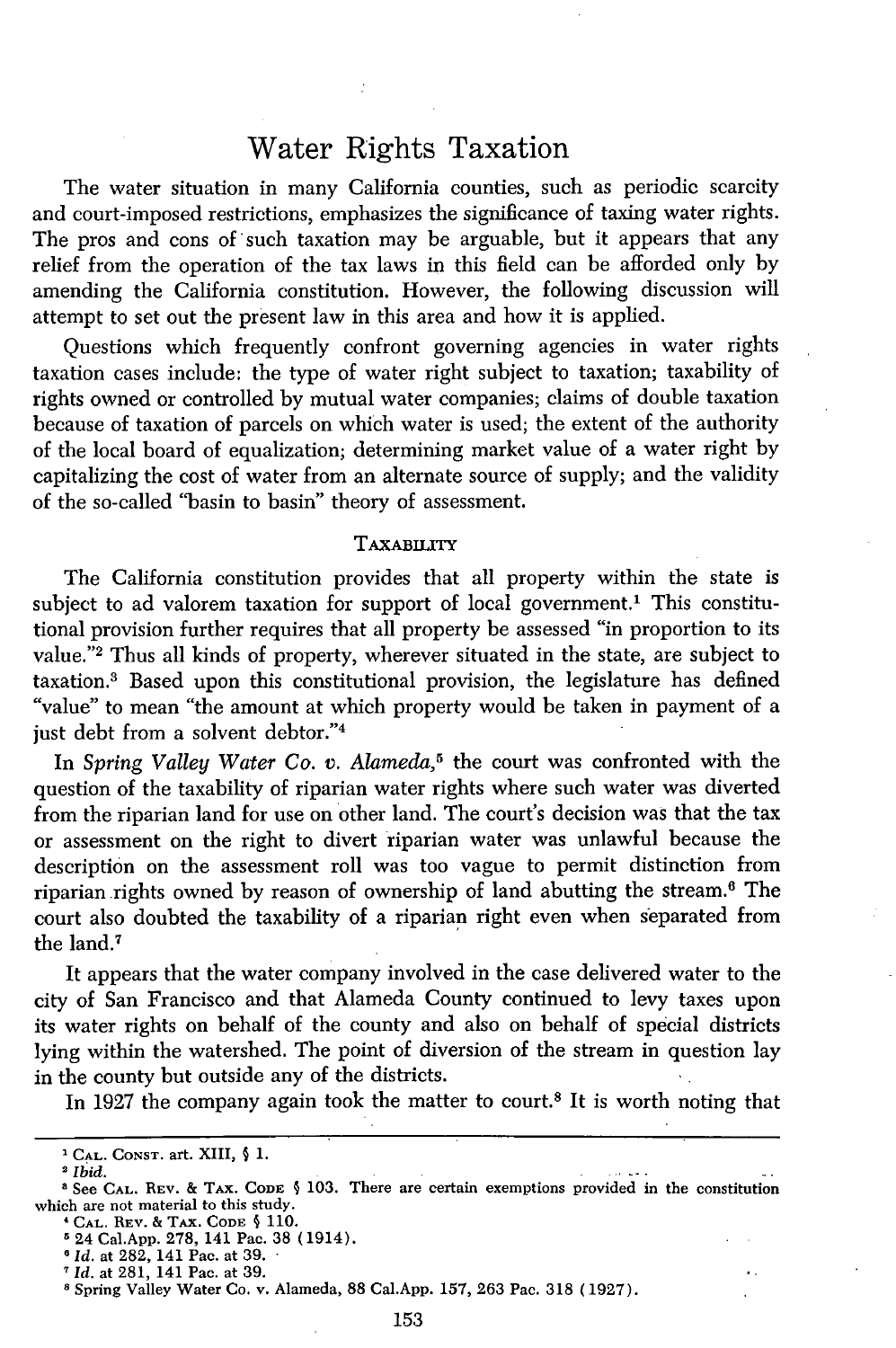the only taxes the company sought to recover were those paid to the districts, and the only question on appeal was whether any taxable right was situated in any of the districts. The court concluded that when by grant a riparian water right is separated from the land and conveyed to another, such right constitutes an individual and separate property right.<sup>9</sup> The court held that the situs of this right was the point of diversion, and since this situs was not located in any of the special districts, no taxable property right was present therein to tax.<sup>10</sup> Although this case has been relied upon by those arguing double taxation through the use of the water by shareholders of a mutual water company, a careful reading will indicate that the holding of the court does not support such a double taxation theory.

Repeating, we hold that the situs of the right here involved is at the *place of its enjoyment, namely, at the point of diversion.* Conceding, as claimed by appellant, that a right may be taxed even if not enjoyed, nevertheless when the right and the actual user thereof combine, the necessity of speculating upon the situs of an unenjoyed right does not arise. *The use locates the right.11*

In 1936 another dispute arose between Alameda County and San Francisco interests. The city purchased the water rights of the Spring Valley Water Company and claimed a tax exemption for such rights as city-owned property. The California Supreme Court found that the right to divert riparian water was a taxable right and that the constitutional exemption of publicly owned property did not apply, because the voters amended the constitution in 1914 to permit taxation of property owned by a public entity if such property is located outside the entity's boundaries.<sup>12</sup> Here, the point of diversion was outside the city boundaries, and thus the right was taxable.

In *Waterford Irr. Dist. v. Stanislaus County13* the question arose whether an appropriative right to divert water from a stream was taxable. It was asserted that the cases above all dealt with riparian rights which traditionally have been considered real property, whereas a taking by appropriation should not be considered as property. The court, however, did not agree, and concluded that such a right constitutes land as defined in the California constitution.<sup>14</sup> It was also urged that use of the water by landowners increased the value of their land and thus the assessment thereon; that also taxing the district's right constituted double taxation. The court did not agree.

In the text of 51 American Jurisprudence, at page 337, supported by numerous authorities, it is said that "before invalid double taxation may be said to exist, both taxes must have been imposed in the same year, for the same purpose, upon property owned by the same person, and by the same taxing authority." . . . The right here taxed, that is, the appropriative water right, is alleged to have been purchased by the appellant district from its previous owner and we think that, within the meaning of the constitutional exception,

*<sup>14</sup>Id.* at 847, 228 P.2d at 346.

*Id.* at 167, 263 Pac. at 323. **<sup>10</sup>***Id.* at 168, 263 Pac. at 323.

<sup>&</sup>lt;sup>11</sup> Id. at 169, 263 Pac. at 323. Emphasis supplied.<br><sup>12</sup> San Francisco v. Alameda, 5 Cal.2d 243, 245, 54 P.2d 462, 464 (1936).

**<sup>&#</sup>x27;8** 102 Cal.App.2d 839, 228 P.2d 341 (1951).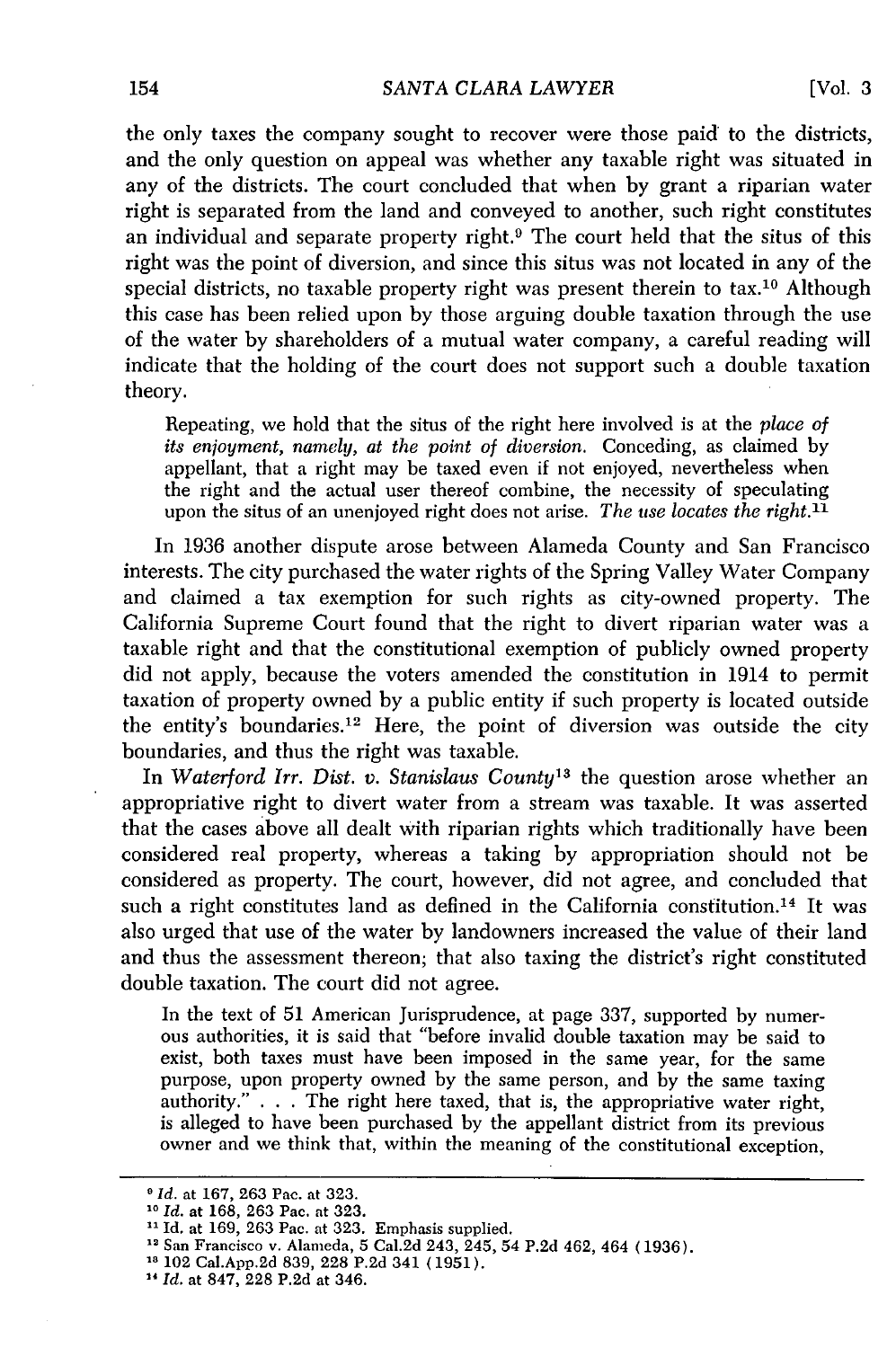it is owned by that district. Taxes levied upon it therefore are not taxes upon the property of the landowners within the district, and consequently the tax fails to meet the test of double taxation, not being a tax upon property owned by the same person.<sup>15</sup>

In the following year, 1952, the Alpaugh Irrigation District challenged Kern County's tax on the district's right to pump subsurface water and divert it for district use. The district contended that it did not own a separate taxable water right, for it owned the land of origin and was merely exercising its overlying water rights. Again the court disagreed, holding that insofar as the district pumped and diverted water in excess of the need of the overlying land it had both an appropriative and a prescriptive right.<sup>16</sup> These rights are land and thus taxable.<sup>17</sup>

A comparatively recent case, *North Kern Water Storage District v. Kern,18* involved taxation of a district right to divert water from the Kern River to nonriparian land. Relying on the 1927 Spring Valley case,<sup>19</sup> the district contended that the situs of its water right was within district boundaries and therefore exempt, because its right to use the water was limited to lands within the district. Justice Coughlin, speaking for a unanimous court, held that the situs was the point of diversion and that it was the same regardless of the type of water right involved.<sup>20</sup>

At this juncture the distinction must be noted between water rights and the water subject to use by an exercise of such rights. . . . [T]he place where the water may be used does not necessarily establish the situs of the rights which enable the owner to use that water at that place. . . . The paramount right conferred by the agreement in this case is the right to divert water from the river. For tax purposes the situs of this right should be located at the place where it is exercised, i.e., at the point of diversion.<sup>21</sup>

In this case the plaintiff had acquired its rights from certain land companies whose rights in turn were not restricted as to use. However, when the rights were transferred to the plaintiff, the companies restricted the use of the water by the district to the lands within its boundaries. This limitation, the court held, did not affect the nature of the rights, only their extent.22 Thus, "as the transfer to plaintiff did not change the nature of these rights their situs was not changed."23

The court also made another very important distinction.

[T]he fact that the companies had the right to use water which the plaintiff did not use had no effect on the right of plaintiff to use that water. *The right to use and actual use are two different things.* . **.** .Failure to exercise that right did not affect the status thereof as "matters" or "things" capable of

**<sup>15</sup>** *Id.* at 848, 228 P.2d at 347.

**<sup>&</sup>quot;0** Alpaugh Irrigation District v. County of Kern, 113 Cal.App.2d 286, 293, 248 P.2d 117, 120 (1952).

**<sup>17</sup>** *Ibid.*

**<sup>&</sup>quot;1** 179 Cal.App.2d 268, 3 Cal.Rptr. 636 (1960).

**<sup>19</sup>**Spring Valley Water Co. v. Alameda, 88 Cal.App. 157, 263 Pac. 318 (1927).

**<sup>10</sup>** North Kern Water Storage District v. Kern, 179 Cal.App.2d 268, 278, 3 Cal.Rptr. 636, 643 (1960). <sup>21</sup>*Id.* at 276, 277, 3 Cal.Rptr. at 642.

<sup>22</sup>*Id.* at 277, 3 Cal.Rptr. at 642, 643.

<sup>&</sup>lt;sup>23</sup> *Id.* at 278, 3 Cal.Rptr. at 643.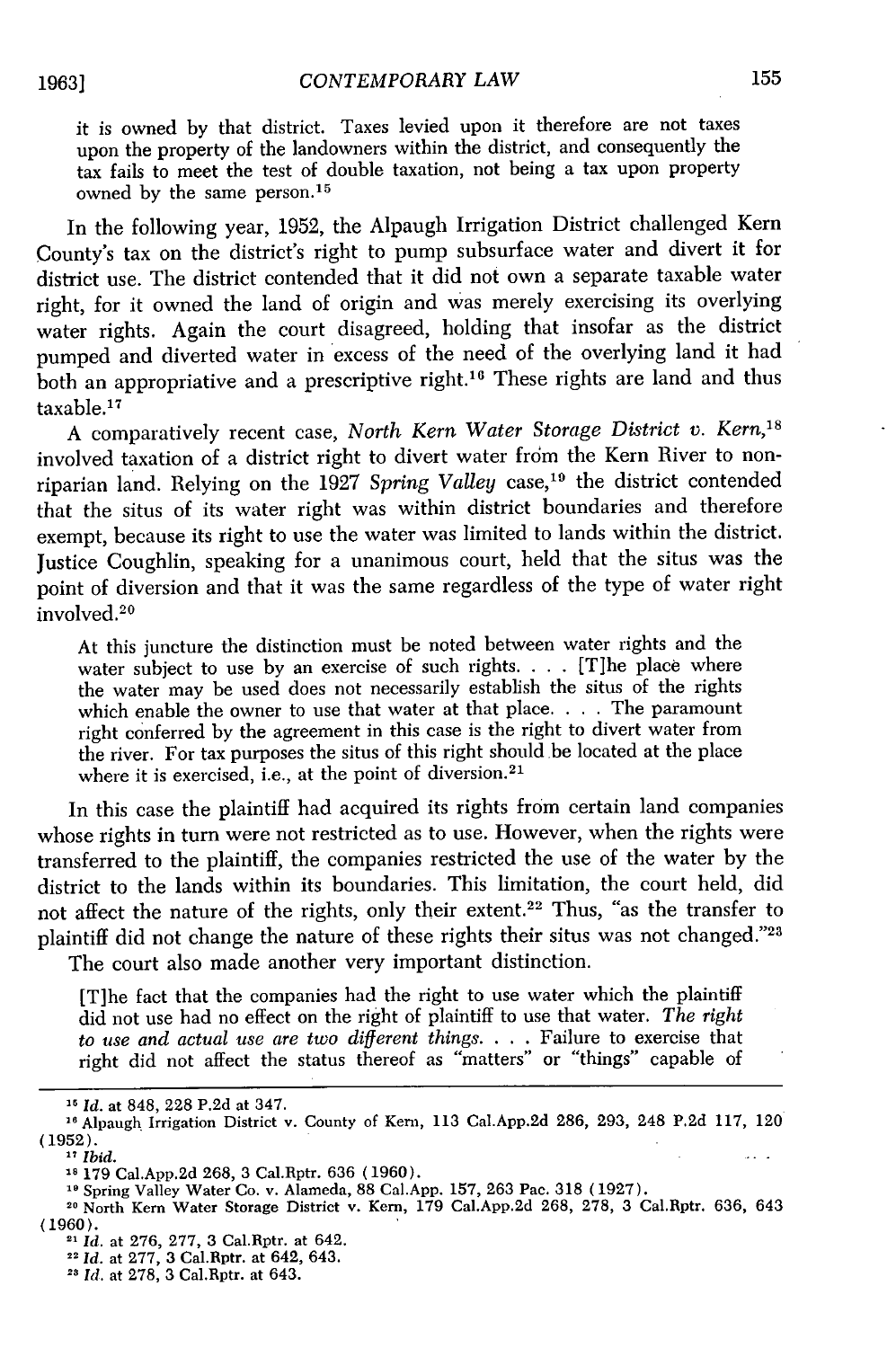ownership for the purpose of taxation within the meaning of the constitution.<sup>24</sup>

The distinction between the right held by a mutual water company and the actual use by the shareholders is illustrated in *Glendale v. Crescenta Mutual Water Co.*<sup>25</sup> In this case a city ordinance levied an excise tax of five cents per 100 cubic feet of water purchased from any water distributing agency for use within the city. The incidence of the tax was upon the use of water purchased for that purpose and every user was declared liable for the same.<sup>26</sup> The mutual water company (or other water delivering agency) was required to collect the tax and pay it to the city. The city's charges to its own customers were large enough to cover a similar amount.

Respondent's counsel assert that the water belongs to the shareholders, that they pay nothing for it when delivered, that the only charge paid is for production and distribution and hence there is no purchase or sale. . . . [I]n the case of shareholders who own and pool water rights their mutual water company becomes merely their agent in producing and delivering to them their own water. But that is not true of water which is owned by the mutual company and delivered by it to its shareholders even though their stock is appurtenant to their respective lands. . **.** . It does not appear that any of the shareholders own any water rights or that they ever had any which they could have conveyed to the company. . **.** . All the evidence supports the finding that defendant is the owner of the water furnished to its shareholders; hence their payment of the cost of production and delivery is the rendition of consideration for the acquisition of property belonging to another-a purchase and sale. It follows that there was no error in the holding that the defendant and its shareholders are subject to the excise levied by [the] ordinance.<sup>27</sup>

It thus appears that a mutual water company is a "person" which is distinct from its shareholders. Any right owned by it is not a right owned by the shareholders individually.<sup>28</sup> Further, no relief from taxation of water rights can be afforded a mutual water company unless'it shows through competent evidence that it does not own the water right,<sup>29</sup> and such a state of facts would not make the assessment or tax invalid as to the actual owner of the right. For example, assume that each of a group of land owners owned an appurtenant, appropriative right to divert water from the Santa Ana River to irrigate non-riparian land. Assume also that each conveyed his right to a water company by a contract providing that he continued to own the right and that the company was merely a distributing agent for the group. These owners have placed the company in a position of control. These water rights are assessable to the company. **If,** however, the actual owners notify the assessor of their respective interests, they should be taxed rather than the company. If such step is taken, and the assessor does not show a separate assessment for the appurtenant water right, it will be deemed assessed as a part of the assessment of the land to which it is appurtenant.

<sup>24</sup>*Id.* at 279, 3 Cal.Rptr. at 644.

**<sup>:5</sup>** 135 Cal.App.2d 784, 288 P.2d 105 (1955).

*id.* at 802, 288 P.2d at 117. **<sup>27</sup>***Id.* at 801, 802, 288 P.2d at 116, 117.

**<sup>1</sup>s** See Consolidated Peoples Ditch Co. v. Foothill Ditch Co., 205 Cal. 54, 63, 269 Pac. 915, 920 (1928), stressing this point and indicating the court's consideration of the varying types of ownership. 2' See, **e.g.,** Glendale v. Crescenta Mutual Water Co., 135 Cal.App.2d 784, 288 P.2d 105 (1955).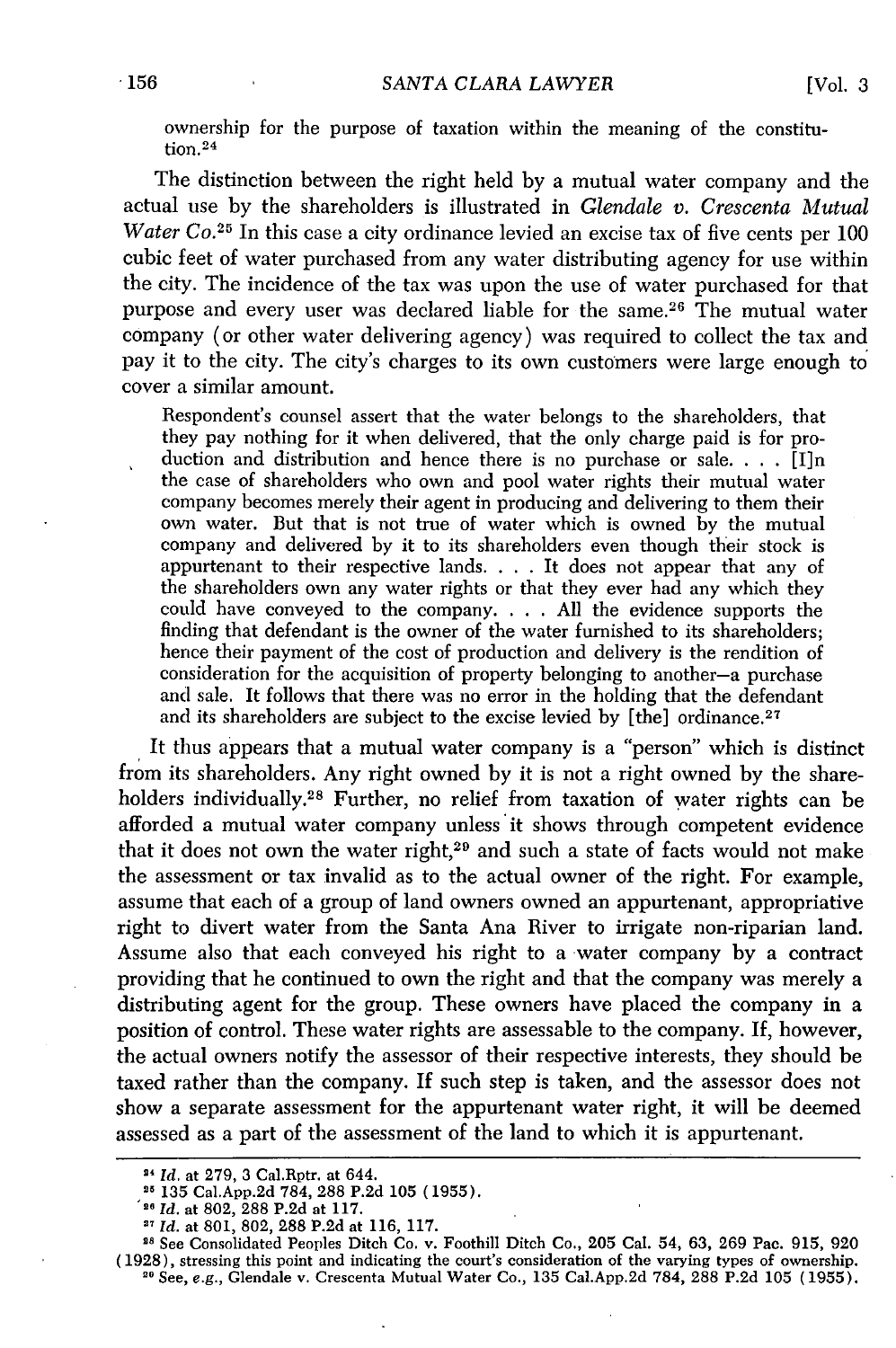1963]

If, however, the water right is owned by the company, and the shareholders' only right is to a right to a certain amount of the company's water, the company is the proper taxpayer. This is true whether the share or right against the company is or is not appurtenant to the land upon which the water is used.

Where the owner of a water right retains title thereto under certain circumstances, $30$  the question may arise as to whether it is appurtenant to his land. If so, it is deemed taxed with the land, unless the assessor makes separate assessments.<sup>31</sup> His water right remains real property while any share of stock issued by the mutual water company as evidence of such right is merely personal property.<sup>32</sup> It should be kept in mind, however, that a share of water stock is not presumed to be appurtenant to any land.

Whether such appurtenance exists is a question of fact, to be determined upon extrinsic evidence, and the burden of establishing such fact is upon him who claims a right to the appurtenance. Shares of stock, as such are not presumptively appurtenant to land, and if the plaintiff would claim that the shares of stock in question represent water-rights or privileges which are appurtenant . . . it was incumbent upon it to introduce evidence of such fact.<sup>33</sup>

The question of appurtenance becomes important in this tax problem only if the shareholder actually owns the right to divert the water and claims he has been taxed more than once. If he owns no right to divert water, his share in a mutual company, even though it may be appurtenant, is a share oily in the assets of the corporation and does not affect the taxability of the water right owned by the company as one of its assets.

#### **ASSESSMENT**

For a fuller understanding of the question, it is necessary to consider also the principles governing the assessor and the board of supervisors in taxation of property.

When the assessor finds a diversionary water right which is owned or controlled by a mutual water company, he correctly places the water right on the assessment roll and the tax based on the assessment is properly directed to such corporation.

Revenue and Taxation Code section 610 provides that land once described on the roll need not be described a second time and any person claiming and desiring to be assessed for it may have his name inserted with that of the assessee. A subsequent section provides that when a person is assessed in a representative capacity, the assessment shall be entered separately from his individual assessment.<sup>34</sup> Furthermore, "a mistake in the name of the owner or supposed owner of real estate does not render invalid any assessment or any tax sale."35

<sup>&</sup>lt;sup>30</sup> Stratton v. Railroad Comm'n, 186 Cal. 119, 198 Pac. 1051 (1921); Frazee v. Railroad Comm'n, 185 Cal. 690, 201 Pac. 921 (1921); Hildreth v. Montecito Water Co., 139 Cal. 22, 72 Pac. 395 (1903).

<sup>&</sup>lt;sup>81</sup> Frederick v. Dickey, 91 Cal. 358, 361, 27 Pac. 742, 743 (1891).<br><sup>32</sup> Locke v. Yorba Irrigation Co., 35 Cal.2d 205, 217 P.2d 425 (1950)

<sup>88</sup> Bank of Visalia v. Smith, 146 Cal. 398, 400-01, 81 Pac. 542, 543 (1905)

**<sup>&#</sup>x27; CAL.** REV. & TAx. **CODE §** 612.

**<sup>&</sup>quot;CAL.** REV. & TAX. **CODE §** 613.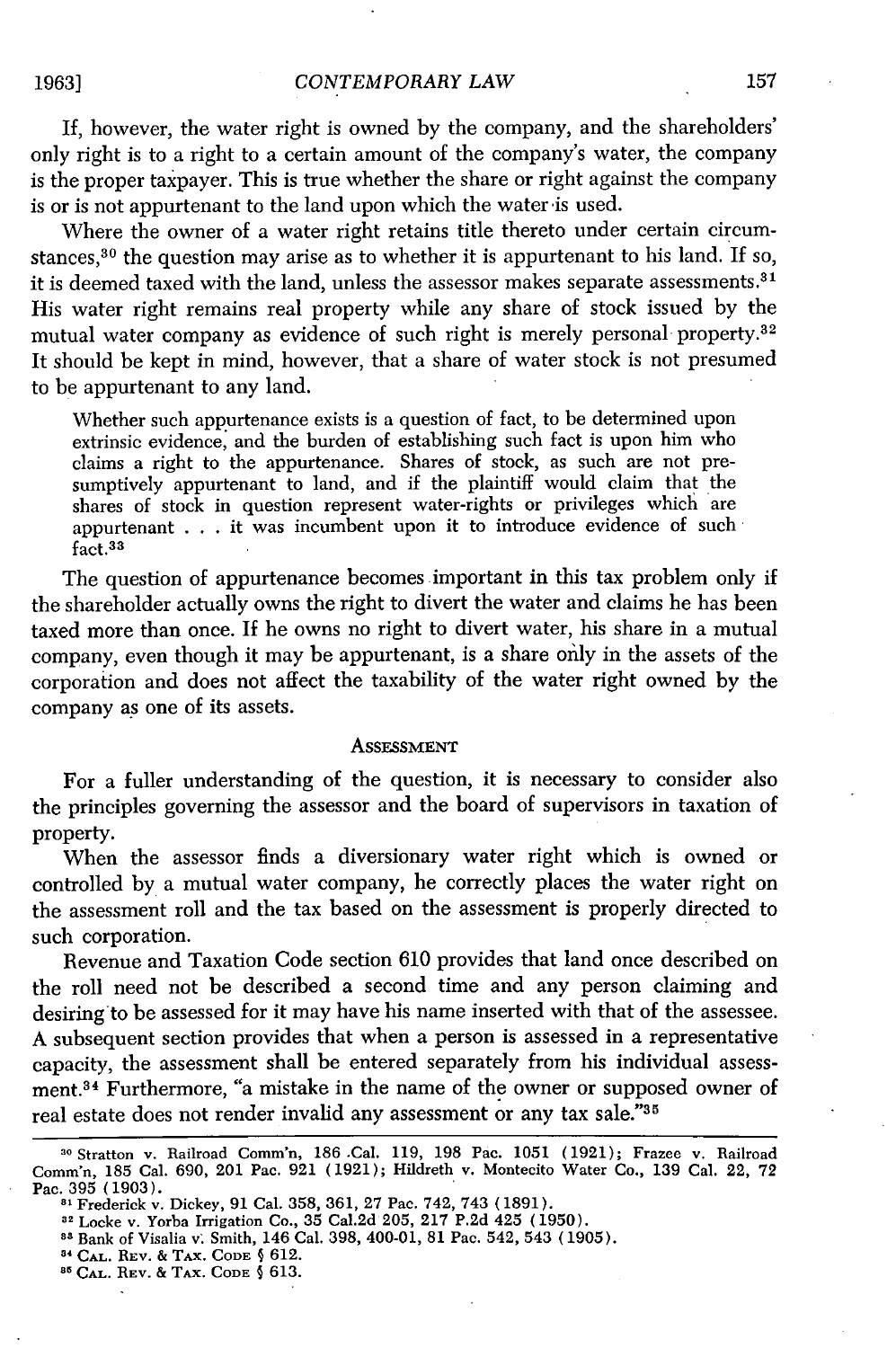It seems clear, therefore, that if the assessor does not have full information as to the ownership of property rights, he has done his duty when he ascertains the person in control of such property and may conclude that the person in control is the owner.<sup>36</sup> The burden is upon the person in control to notify the assessor of any different situation. It is also the burden of any person claiming to be an owner to notify the assessor of his right. This would be particularly applicable in cases in which the so-called water company is merely a distributing company of water produced from rights owned by the shareholders.

*Tilden v. Orange County37* illustrates the problem. This case involved a lease of property to several persons. The lease was silent as to payment of taxes. Thus, under the law, the lessor was obligated to pay **them.3 <sup>8</sup>**However, the assessor made his assessment showing the lessees as the taxpayers. The lessees paid the tax under protest and sued to recover. In reviewing the judgment, the district court of appeal held the assessment to be proper. True, the court said, the lessor is obligated to pay the taxes on the property, but this is an obligation as between him and his lessees. Such contractual duty is not binding on the assessor, and he may name those in control of the property.<sup>39</sup>

The assessor, having found persons occupying and in possession of the property, was authorized to assess it in the names of such persons. *He is not required to pass upon the condition of the title to the interests involved for the purposes of taxation and assessment.40*

It becomes apparent, therefore, that regardless of the contractual rights between shareholders and a mutual water company, if the assessor finds the company in possession and control of a water right, he may assume, in the absence of information otherwise, that the company is the owner of the right. Where the water company is merely a distributing agent, the real parties in interest may bring the matter to the attention of the assessor through competent evidence of ownership. 41 This step would not vitiate the tax, but it would correct the record as to ownership. Such a shareholder may then state, "Now that I am shown as the owner of my water right, I wish the assessment canceled because this right is appurtenant to my land and must be deemed taxed as a part of that land." Assuming that the particular right is sufficiently described on the roll as assessed separately from such land, the shareholder has no right to cancellation of the assessment. Appurtenant, riparian or overlying rights are deemed taxed as a part of the land where there is no such separation of rights on the assessment roll.

The shareholder who has no water rights, per se, but whose share is representative of a right to a certain amount of the water produced by the company in the exercise of its water rights is not in a legal position to claim any adjustment on the assessment of the company's right or any change in the ownership shown

**<sup>36</sup>**46 **CAL.** JuR. 2d *Taxation §§* 166, 169 (Supp. 1963).

**<sup>&</sup>quot;1** 89 Cal.App.2d 586, 201 P.2d 86 (1949). **<sup>88</sup>***Id.* at 587, 201 P.2d at 87.

<sup>&</sup>lt;sup>88</sup> *Id.* at 587, 201 P.2d at 87.<br><sup>89</sup> *Id.* at 588, 201 P.2d at 88.<br><sup>40</sup> *Id.* at 588-89, 201 P.2d at 88. Emphasis supplied.

**<sup>&</sup>quot;CAL. REV.** & TAx. **CODE** *§* 610-13.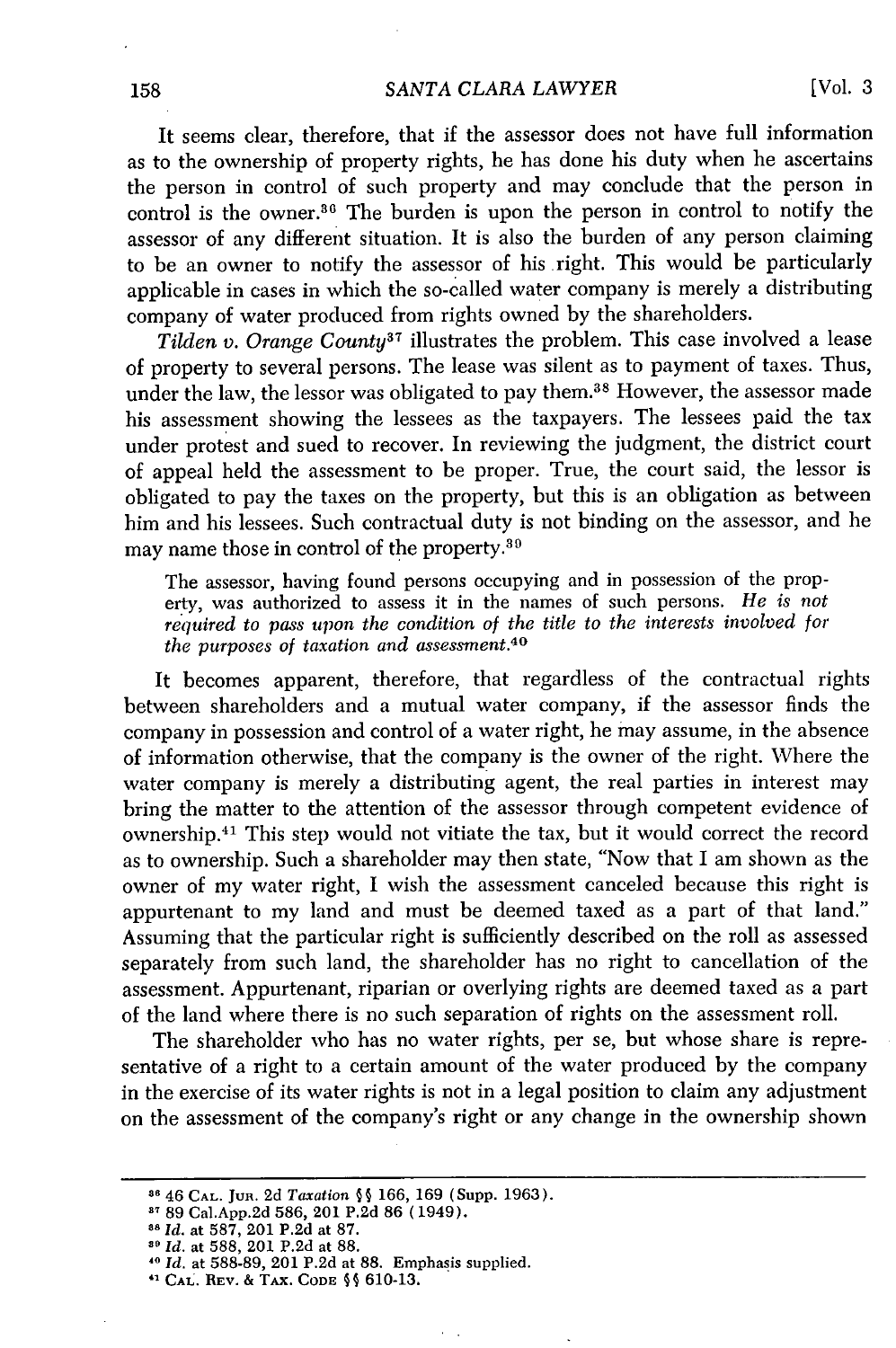on the roll. Such rights are properly assessed to the company. This situation follows whether or not the shareholder's share of stock is appurtenant to his land.

#### **EQUALIZATION**

The board of supervisors acting as a local board of equalization has limited authority. It may perform only those functions permitted by the Revenue and Taxation Code. Equalization of assessments on the local roll is within its power. <sup>42</sup> And it may direct the assessor to assess property which has escaped assessment, to change amount, number, quantity or description of property on the assessment roll, and to enter new assessments where any assessment is so incomplete as to render collection doubtful. 43 The board may not raise or lower the entire local roll 44 and may not make any reduction of an assessment unless an application for such action has been filed with the board.<sup>45</sup>

Additionally, the board of equalization has no jurisdiction to cancel an assessment for a previous year even though it may have resulted in an unlawful tax.<sup>46</sup> The proper procedure in such cases would be filing application for cancellation or refund, or payment under protest and a suit to recover taxes.<sup>47</sup>

In *Flying Tiger Line v. Los Angeles48* it was pointed out that in making assessments "the board is exercising judicial functions, and its decision as to the value of the property and the fairness of the assessment so far as amount is concerned constitutes an independent and conclusive judgment of the tribunal created by law for the determination of that question." 49 The determination of the board on such matters will not be overturned normally unless it appears that there has been an arbitrary and wilful imposition of unequal burdens upon certain of the taxpayers "or unless there is something equivalent to fraud in the action of the board."50 However, it is important also to note that "the lack of due process distinguishing the procedural phase of these equalization matters as submitted to the board furnishes an equally appropriate basis for the court's intervention in protection of the plaintiff's constitutional rights." $51$ 

Thus, in comparing and equalizing assessed values, the board's decision of fact is final. Where the board passes on a question of law, the courts are not bound and may determine such legal questions anew. Where the questions are mixed fact and law, there are no clear-cut guides, and the taxpayer must apply to the board for "equalization" so as not to run the risk of failing to exhaust his administrative remedy.<sup>52</sup>

The lack of certainty as to the full extent of the board's authority is demon-

*41 Id.* at 320, 333 P.2d at 327. *<sup>50</sup>Id.* at 321, 333 P.2d at 327.

**<sup>42</sup> CAL.** REV. & TAX. **CODE** *§* 1605.

**<sup>&</sup>quot; CAL.** REV. & **TAX. CODE §§** 1610-11.

<sup>44</sup>**CAL.** REV. & TAX. **CODE** 9 1606.

**<sup>&</sup>quot; CAL.** REV. & TAX. **CODE** 1607. 46 Stafford v. Riverside County, 155 Cal.App.2d 474, 478, 318 P.2d 172, 174, 175 (1952).

**<sup>47</sup> CAL.** REV. & TAX. **CODE § §** 5096, 5137-39.

**<sup>,</sup>s** 51 Cal.2d 314, 333 P.2d 323 (1958).

**<sup>5&#</sup>x27;** *Ibid.*

**<sup>2</sup>**Bank v. Los Angeles, 35 Cal.2d 319, 217 P.2d 946 (1950); Sims v. Los Angeles, 35 Cal.2d 303, 217 P.2d 936 (1950); Columbia Savings Bank v. Los Angeles, 137 Cal. 467, 70 Pac. 308 (1902).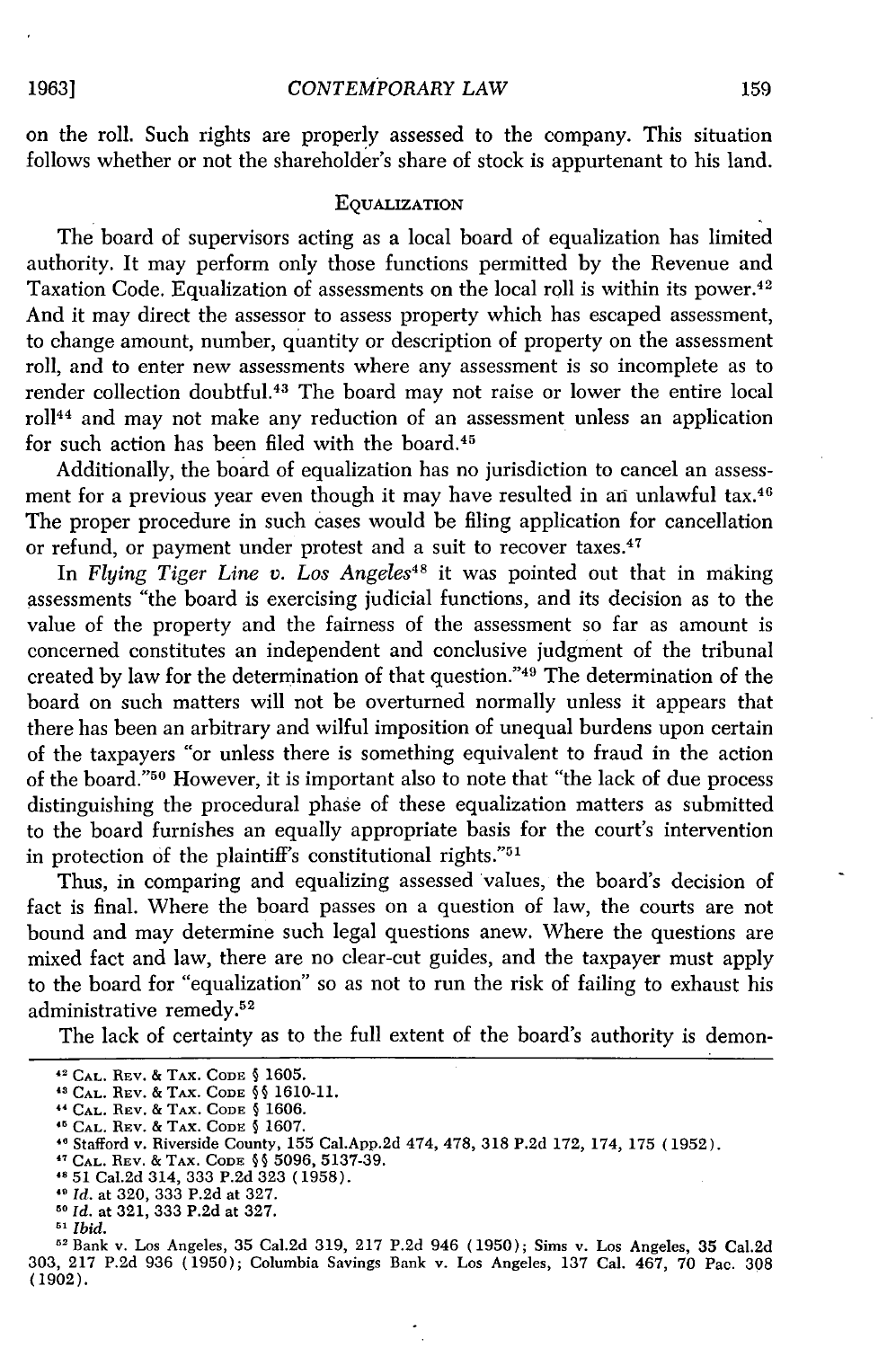[Vol. **3**

strated by several recent decisions of the supreme court. In *De Luz Homes, Inc. v. San Diego,53* for example, the court established a formula for assessing possessory interests in tax-exempt property. The interesting point, however, is that after stating the formula, the court remanded the case to the local boards of equalization for determination of the facts and ultimate assessments under the formula.<sup>54</sup> This action indicated a recognition of a rather broad authority of such a board over assessment matters.

In 1958, however, there appears to have been some change in the thinking of the majority of the court on the question of remand. In the *Flying Tiger* case, decided subsequent to *De Luz,* the court refused to remand the case after determining the legal question of pro rata taxation of an aircraft used in interstate commerce and refunded the entire tax paid under protest.<sup>55</sup> Justice Traynor, dissenting, strongly urged the court to remand the matter to the local board as had been done in the earlier case, since it was agreed there was some taxable interest located in the county.

One may conclude, then, that while the board has limited powers, it may consider the formula used by the assessor in assessing water rights to determine whether such rights are being assessed equally with other kinds of real property interests located within the county. Specifically, the board may consider the application of any formula and the various factors involved.

#### METHOD OF ASSESSMENT OF WATER RIGHTS

Determining the value of various types of property rights involves the development of methods or formulae to ascertain what the right would probably bring on the open market. In the *De Luz* case, the court developed a formula for assessing a private possessory interest in tax-exempt public property, basing the formula upon anticipated income "capitalized" for the term of the lease. In their computations the assessors were directed to consider any factors which might adversely affect the full realization of possible income.<sup>5</sup>

Some of the uncertainties involved may be "risk of partial or no receipt" of income, "hazards of the investment," and "accepted concepts of a 'fair return.' "<sup>57</sup> Another expression speaks of a "value factor that reflects interest, risk, and **. . .** a decline in income in later years."<sup>58</sup>

Where there is no income from the exercise of a property right, the assessor may look to comparable property and ascertain sales prices or replacement costs.<sup>59</sup>

*<sup>59</sup>Id.* at 563, 290 P.2d at 555. See also Kaiser Co. v. Reid, 30 Cal.2d 610, 623, 184 P.2d 879, 887 (1947). In San Bernardino County, the assessor has used the method of "capitalizing" the cost of water from a substitute or alternate supply which seems to be a method to obtain the value of other property of like kind for comparison purposes. Currently, he uses the price received by the Metropolitan Water District for its lowest grade of water. This figure is multiplied times the average annual amount of water pumped by the taxpayer in recent years. Then various factors are deducted, including a discount **of** 8%, costs **of** production and delivery to the nearest market. Of the result,

<sup>5</sup>B 45 Cal.2d 546, 290 P.2d 544 (1955).

*<sup>11</sup>Id.* at 563, 564, 290 P.2d at 555.

**<sup>55</sup>**Flying Tiger Line v. Los Angeles, 51 Cal.2d 314, 322, 333 P.2d 323, 330 (1958). See also Parr-Richmond v. Boyd, 43 Cal.2d 157, 165, 272 P.2d 16, 22 (1954). **<sup>51</sup>**De Luz Homes, Inc. v. San Diego, 45 Cal.2d 546, 564, 290 P.2d 544, 555, 556 (1955).

*<sup>57</sup>Id.* at 565, 290 P.2d at 556.

*<sup>,</sup>s Id.* at 565, n.3, 290 P.2d at 556, n.3.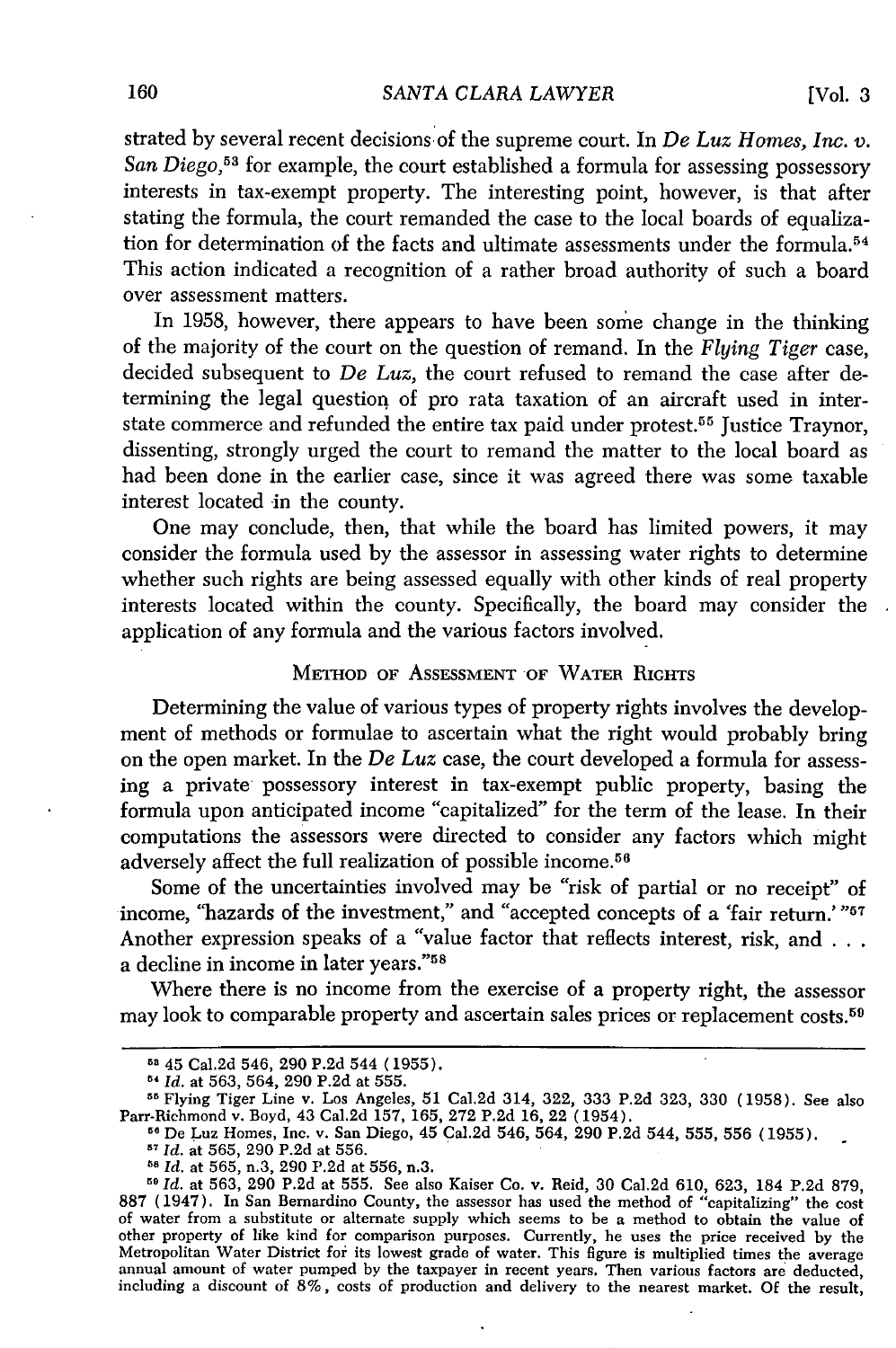Additional factors which could be considered would be availability of substitute supplies or likelihood that the right in question will continue to result in a water supply.<sup>60</sup>

#### BASIN TO BASIN THEORY

Under the so-called basin to basin theory, the assessor also applies a factor as a part of his method which takes into consideration whether water is taken from one sub-basin to be used on lands overlying another sub-basin. This theory is based on an engineer's report on taxability of water rights. The thought apparently is that unless water is taken out of such sub-basin it has no value, either because the nearest alternate or substitute supply is located within the same basin, or that water used in the basin constitutes something akin to overlying rights. For those pumping water out of a sub-basin the formula includes the value of a substitute supply at the place **of** application of the water to the land.

Implicit in this formula is the erroneous legal conclusion that the cost of water at the place of application of the water is the controlling factor. As noted above, however, the situs, that is, the location of the right, is the point of diversion, and the assessor's determination is the value of the property at that place, not some other place.<sup>61</sup> The same factors must be applied to all water rights at their situs. Any substitute supply must be determined in relation to its delivery at the situs within the county.

In *Orange County Water District v. Riverside,62* the court held that the Santa Ana River basin constitutes one water source. In the case of *Pasadena v. Alhambra,63* the contention was made that the defendant pumped from a different basin than the plaintiff and therefore should not be limited in the amount of water taken. The court refuted this argument by pointing to evidence in the record which indicated the probability of some connection between the basins, though small, and that there was a demonstrable lowering of water level in plaintiff's wells following pumpage by the defendant.<sup>64</sup>

In the *Spring Valley* case the county contended that the situs of the company's right extended upstream and throughout the watershed. 65 In the *Kern Water Storage* case the water district contended that the situs of its right continued past the point of diversion to the parcels receiving the water.<sup>66</sup> The courts rejected these theories and designated the situs of the right as the point at which the water is interrupted in its natural flow and directed to other locations.<sup> $67$ </sup> In view of these precedents, it is doubtful whether the so-called basin to basin theory

1963]

<sup>25%</sup> is taken as the assessed value for tax purposes. If applied uniformly, the formula would undoubtedly be upheld by the courts. A similar formula for assessment of water rights was upheld in Alpaugh Irrigation District v. Kern, 113 Cal.App.2d 286, 293, 248 P.2d 117, 120-21 (1952).

**<sup>60</sup>** In this regard the San Bernardino assessor considers the alternate source as available and that the water right taxed will continue to supply water in perpetuity.<br><sup>61</sup> See text accompanying note 11 *supra*.

<sup>&</sup>lt;sup>-</sup> See text accompanying note 11 supra.<br><sup>62</sup> 173 Cal.App.2d 137, 343, P.2d 450 (1959).

*<sup>64</sup> Id.* at 923-24, 207 P.2d at 27.

**<sup>05</sup>** Spring Valley Water Co. v. Alameda, 88 Cal.App. 157, 169, 263 Pac. 318, 323 (1927).

**<sup>66</sup>**North Kern Water Storage District v. Kern, 179 Cal.App.2d 268, 272, 3 Cal.Rptr. 636, 639 (1960). **67** *Ibid.*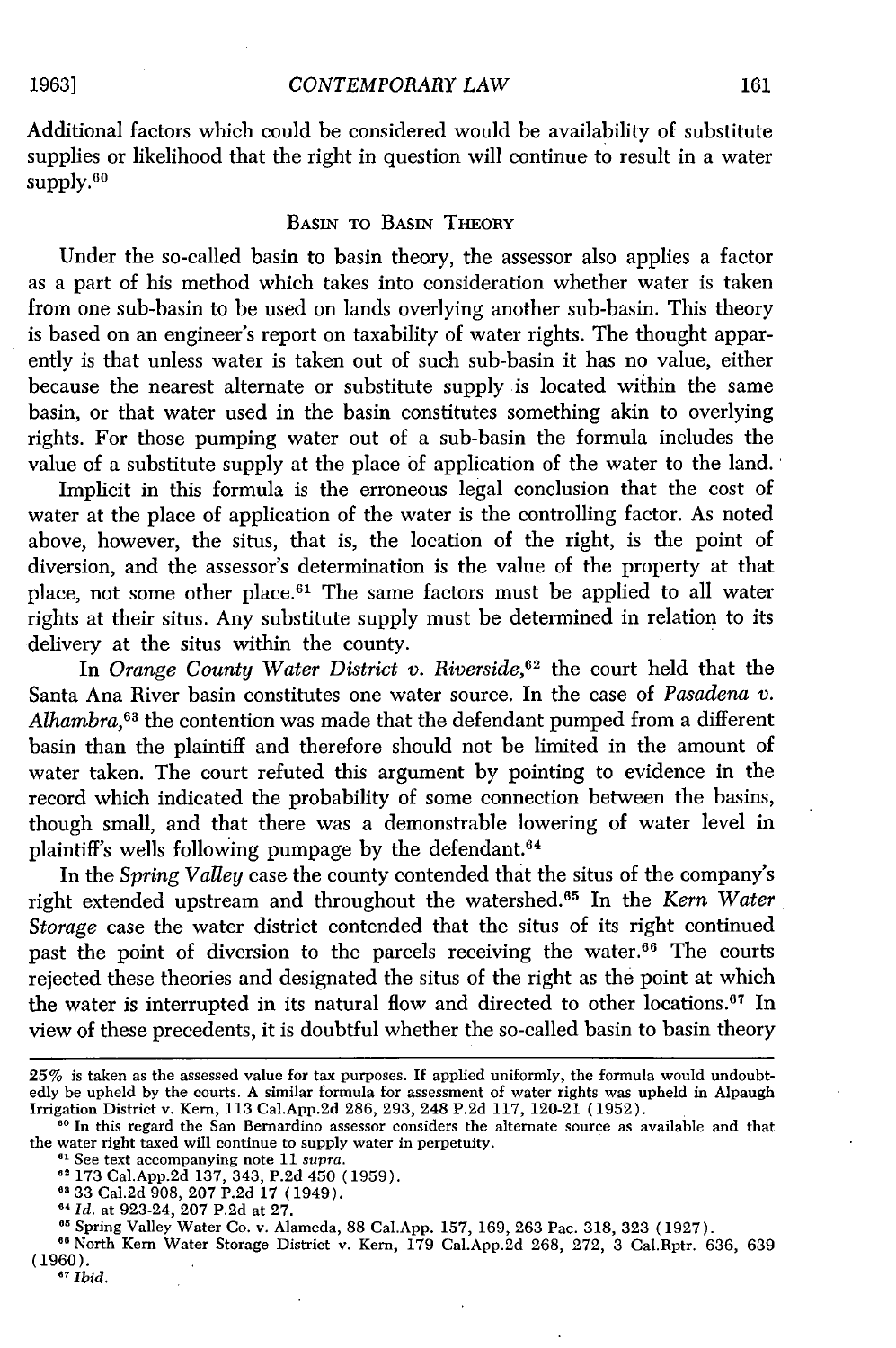would withstand scrutiny by the courts. There is a distinct possibility that the court could find such a theory to be inherently discriminatory in its effect and thus invalid.

While errors of judgment will not render a tax void, where the method used results in different treatment of rights of the same type, the courts have not hesitated to order tax refunds, even though there was no intent to discriminate. In *Rancho S. M. v. San. Diego,68* for instance, it was held that where the overall plan of assessment and equalization results in inequality of assessment on similar types of property, the tax based on such assessment is void. In *City of Los Angeles v. Inyo o9* the facts showed a plan of separate assessment of water rights of each of the taxpayer's parcels which resulted in assessments for land and water two and three times as large as those for similar parcels without such separation of taxable interests. The tax was declared to be invalid.<sup>70</sup>

It is therefore submitted that where the basin to basin theory is being used, it should be abandoned, and any element of it deleted from the formula for assessing water rights.

#### **CONCLUSION**

By way of summarizing, then, the following conclusions should be noted.

*First:* A water right is a property right which is subject to taxation. If it is an overlying right or a right appurtenant to the land served, it is deemed taxed with the land unless the assessor shows such land and such water right separately on the assessment roll.

A right to divert water from its place of origin to serve other lands is a separate property right and may be taxed as such. It is not deemed included in the tax on the land of origin. This right may become appurtenant to the land of use, and, if so, would be deemed taxed with the land of use unless the land and water right are separately shown on the assessment roll.

*Second:* A water right owned or controlled by a mutual water company is taxable to the company. Increased assessment on the shareholder's land through use of water does not result in double taxation of rights owned or controlled by a mutual water company. The right to divert water to other lands is a property right which is distinct from the use of the water produced and is taxable whether the water is or is not used.

Double taxation of the same water right could result if the company does not own the water right but merely acts as agent for the actual owner of such rights. The owners must, however, make a timely request for correction on the assessment roll. Ownership of a water right, or appurtenancy to land is not presumed merely because of ownership of a share in a mutual water company. The assessor properly shows the company as owner until such time as competent proof is presented showing ownership to be in another.

*Third:* Jurisdiction of the local board of equalization is limited to determining

**<sup>&</sup>lt;sup>08</sup> 126 Cal.App. 186, 201, 14 P.2d 588, 594 (1932)**<br><sup>09</sup> 167 Cal.App.2d 736, 335 P.2d 166 (1959).<br><sup>70</sup> Id. at 739, 743, 335 P.2d at 168, 170.